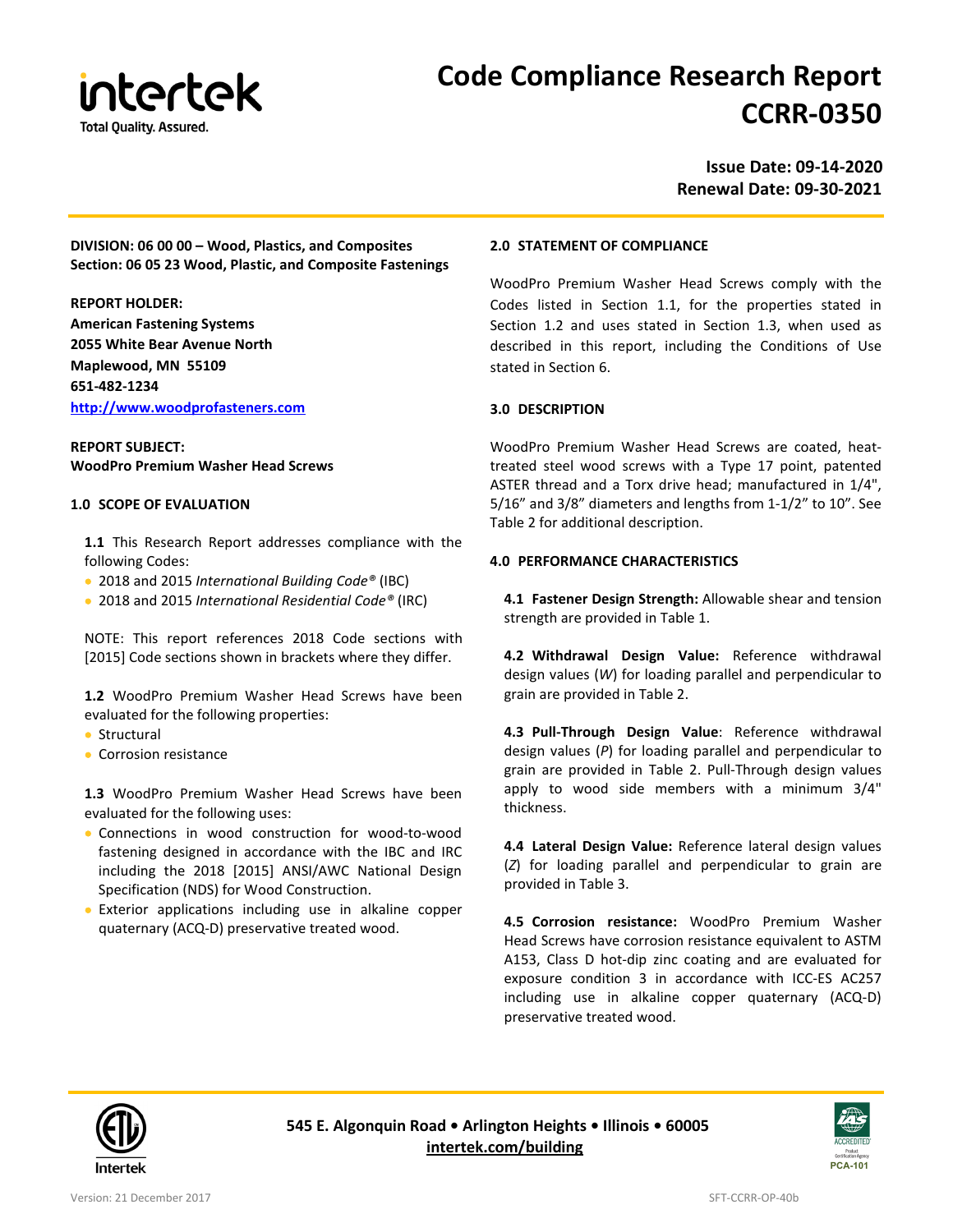

AC257 Exposure condition 3 - General construction. Limited to freshwater and chemically treated wood exposure, e.q. no saltwater exposure.

# **5.0 INSTALLATION**

# **5.1 General:**

WoodPro Premium Washer Head Screws must be installed in accordance with the manufacturer's published installation instructions, the applicable Code, and this Research Report. A copy of the manufacturer's instructions must be available on the jobsite during installation.

**5.2** Minimum spacing, end distance and edge distance shall be sufficient to prevent splitting of the wood, or no less than the NDS minimums specified in NDS chapter 12 or no less than SCL manufacturer instructions, whichever is the more restrictive.

### **6.0 CONDITIONS OF USE**

**6.1** Installation must comply with this Research Report, the manufacturer's published installation instructions, and the applicable Code. In the event of a conflict, this report governs.

**6.2** Design and installation of connections shall be in accordance with the ANSI/AWC National Design Specification (NDS) for Wood Construction by a qualified design professional.

**6.3** The allowable load for a single-screw connection in which the screw is subject to tension is the least of: (a) the reference withdrawal design value given in Table 2, adjusted by all applicable adjustment factors; (b) the reference head pull-through design value give in Table 2, adjusted by all applicable adjustment factors; and (c) the allowable screw tension strength give in Table 1.

**6.4** Th allowable lateral load for a single-screw connection is the lesser of: (a) the reference lateral design value given in Table 3, adjusted by all applicable adjustment factors, and (b) the allowable screw shear strength given in Table 1.

**6.5** WoodPro Premium Washer Head Screws are manufactured under a quality control program with inspections by Intertek Testing Services NA, Inc.

## **7.0 SUPPORTING EVIDENCE**

**7.1** Data in accordance with the ICC-ES Acceptance Criteria for Alternative Dowel-Type Fasteners, AC233 October 2018

**7.2** Data in accordance with the ICC-ES Acceptance Criteria for Corrosion-Resistant Fasteners, AC257 approved 2009, editorially revised March 2018.

## **8.0 IDENTIFICATION**

WoodPro Premium Washer Head Screws are identified with the manufacturer's name (American Fastening Systems), address and telephone number, the product name, the Intertek Mark as shown below, and the Code Compliance Research Report number (CCRR-0350).



This Code Compliance Research Report ("Report") is for the exclusive use of Intertek's Client and is provided pursuant to the agreement between Intertek and its Client. Intertek's responsibility and liability are limited to the terms and conditions of the agreement. Intertek assumes no liability to any party, other than to the Client in accordance with the agreement, for any loss, expense or damage occasioned by the use of this Report. Only the Client is authorized to permit copying or distribution of this Report and then only in its entirety, and the Client shall not use the Report in a misleading manner. Client further agrees and understands that reliance upon the Report is limited to the representations made therein. The Report is not an endorsement or recommendation for use of the subject and/or product described herein. This Report is not the Intertek Listing Report covering the subject product and utilized for Intertek Certification and this Report does not represent authorization for the use of any Intertek certification marks. Any use of the Intertek name or one of its marks for the sale or advertisement of the tested material, product or service must first be approved in writing by Intertek.



**545 E. Algonquin Road • Arlington Heights • Illinois • 60005 [intertek.com/building](http://www.intertek.com/building/)**

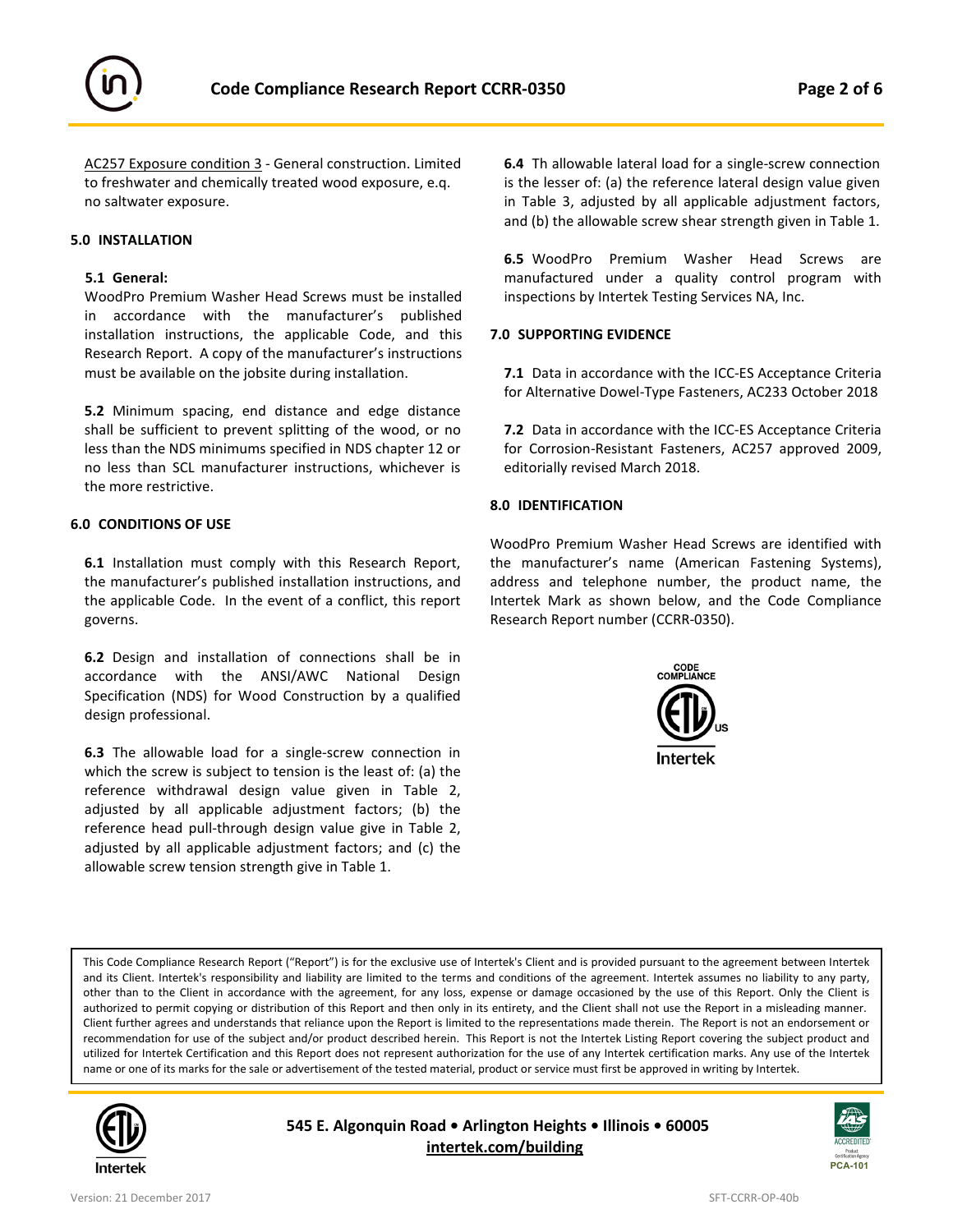

# **9.0 OTHER CODES**

This section is not applicable.

# **10.0 CODE COMPLIANCE RESEARCH REPORT USE**

**10.1** Approval of building products and/or materials can only be granted by a building official having legal authority in the specific jurisdiction where approval is sought.

**10.2** Code Compliance Research Reports shall not be used in any manner that implies an endorsement of the product by Intertek.

10.3 Reference to the [https://bpdirectory.intertek.com](https://whdirectory.intertek.com/Pages/DLP_Search.aspx) is recommended to ascertain the current version and status of this report.



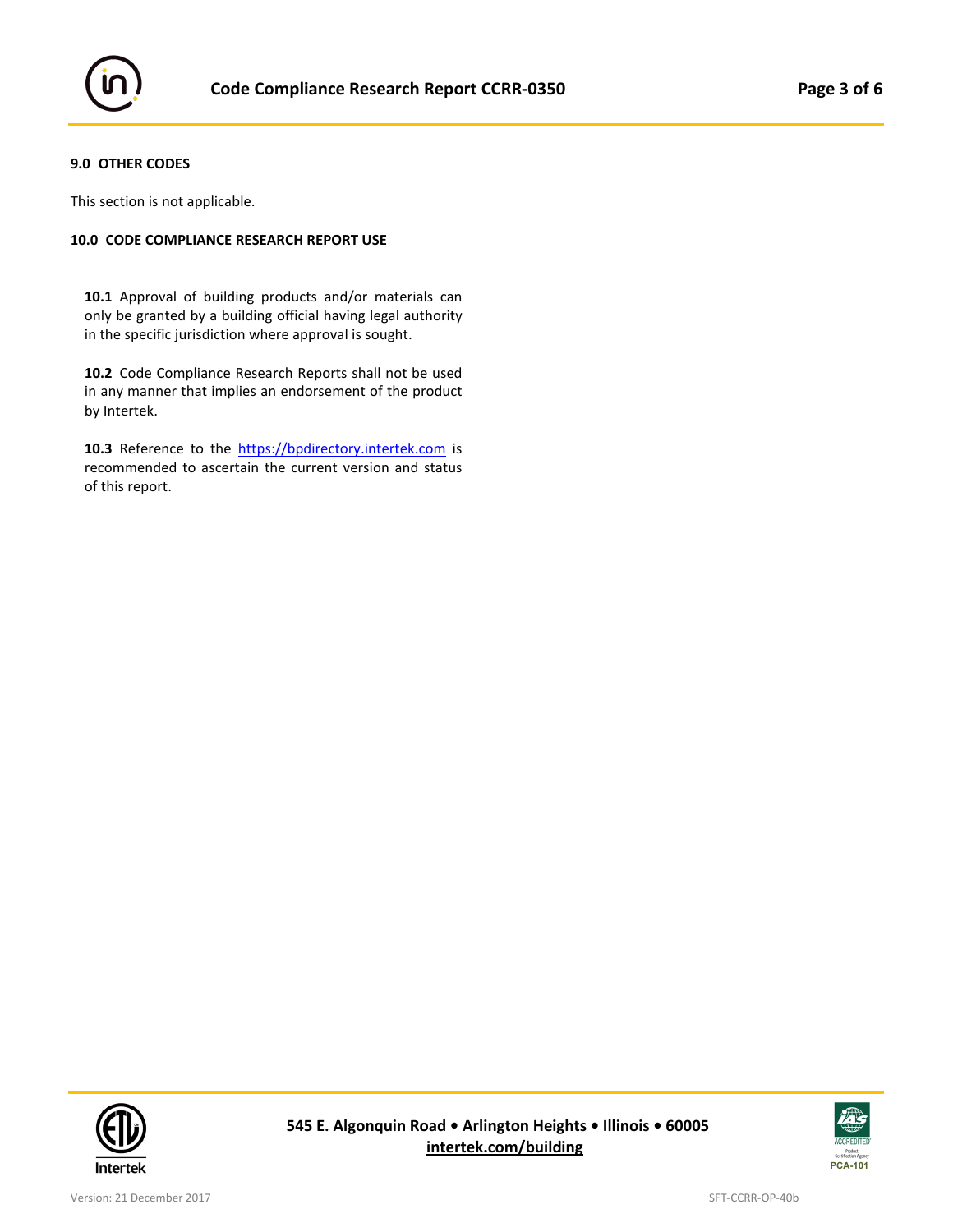

| <b>FASTENER</b><br><b>DESIGNATION</b> | <b>OVERALL</b><br>LENGTH <sup>1</sup><br>(inches) | <b>THREAD</b><br>LENGTH <sup>2</sup><br>(inches) | <b>ROOT</b><br><b>DIAMETER</b><br>(inch) | <b>SHANK</b><br><b>DIAMETER</b><br>(inch) | <b>OUTSIDE</b><br><b>THREAD</b><br><b>DIAMETER</b><br>(inch) | <b>HEAD</b><br>DIAMETER, D <sub>H</sub><br>(inch) | <b>BENDING</b><br><b>YEILD</b>          | <b>ALLOWABLE FASTENER</b><br><b>STRENGTH</b> |                |
|---------------------------------------|---------------------------------------------------|--------------------------------------------------|------------------------------------------|-------------------------------------------|--------------------------------------------------------------|---------------------------------------------------|-----------------------------------------|----------------------------------------------|----------------|
|                                       |                                                   |                                                  |                                          |                                           |                                                              |                                                   | STRENGTH <sup>3</sup><br>$F_{yb}$ (psi) | <b>Tension</b><br>(lbf)                      | Shear<br>(lbf) |
| ST14X112                              | $1 - 1/2$                                         | 1.024                                            | 0.153                                    | 0.175                                     | 0.244                                                        | 0.522                                             | 214,286                                 | 1,291                                        | 821            |
| ST14X2                                | $\overline{2}$                                    | 1.299                                            |                                          |                                           |                                                              |                                                   |                                         |                                              |                |
| ST14X212                              | $2 - 1/2$                                         | 1.575                                            |                                          |                                           |                                                              |                                                   |                                         |                                              |                |
| ST14X318                              | $3 - 1/8$                                         | 2.087                                            |                                          |                                           |                                                              |                                                   |                                         |                                              |                |
| ST14X312                              | $3 - 1/2$                                         | 2.362                                            |                                          |                                           |                                                              |                                                   |                                         |                                              |                |
|                                       |                                                   |                                                  |                                          |                                           |                                                              |                                                   |                                         |                                              |                |
| ST516X212                             | $2 - 1/2$                                         | 1.575                                            |                                          | 0.197                                     | 0.280                                                        | 0.640                                             | 264,719                                 | 1,558                                        | 990            |
| ST516X318                             | $3 - 1/8$                                         | 2.087                                            | 0.169                                    |                                           |                                                              |                                                   |                                         |                                              |                |
| ST516X312                             | $3 - 1/2$                                         | 2.362                                            |                                          |                                           |                                                              |                                                   |                                         |                                              |                |
| ST516X4                               | 4                                                 | 2.598                                            |                                          |                                           |                                                              |                                                   |                                         |                                              |                |
| ST516X518                             | $5 - 1/8$                                         | 3.150                                            |                                          |                                           |                                                              |                                                   |                                         |                                              |                |
| ST516X6                               | 6                                                 | 3.543                                            |                                          |                                           |                                                              |                                                   |                                         |                                              |                |
|                                       |                                                   |                                                  |                                          |                                           |                                                              |                                                   |                                         |                                              |                |
| ST38X714                              | $7 - 1/4$                                         | 3.937                                            | 0.200                                    | 0.230                                     | 0.308                                                        | 0.695                                             | 229,646                                 | 2,331                                        | 1,490          |
| ST38X8                                | 8                                                 | 3.937                                            |                                          |                                           |                                                              |                                                   |                                         |                                              |                |
| ST38X10                               | 10                                                | 3.937                                            |                                          |                                           |                                                              |                                                   |                                         |                                              |                |

**TABLE 1 – FASTENER DIMENSIONS AND STRENGTHS**

For SI: 1 inch = 25.4 mm; 1 lbf = 4.4 N; 1 psi = 6.9 kPa.

1. For fasteners with washer heads, overall length is measure from underside of head to bottom of tip.

2. Length of thread incudes tip

3. Bending yield strength determined in accordance with ASTM F1575 using the root diameter



General (for illustration)



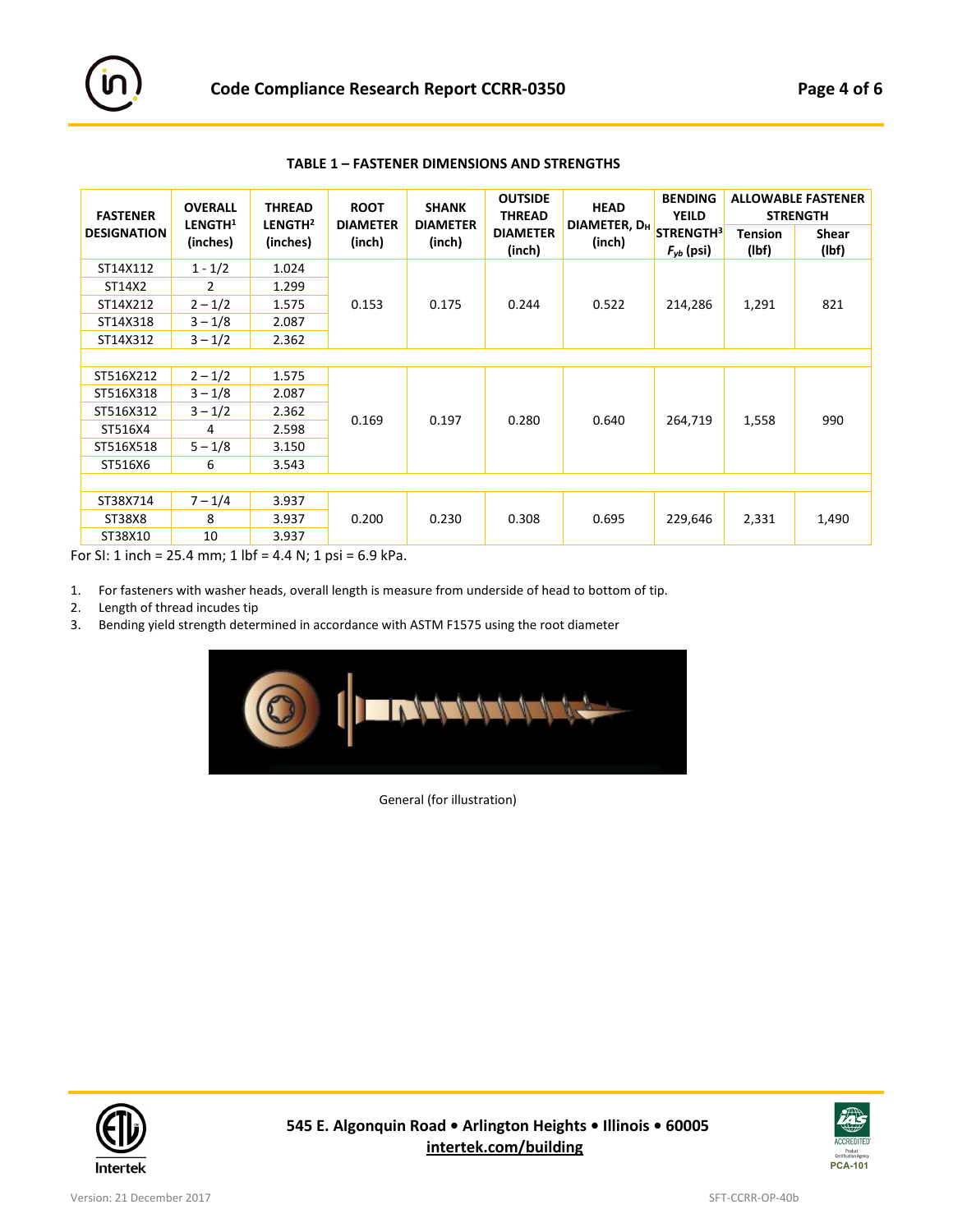

| <b>FASTENER</b><br><b>DESIGNATION</b> | THREAD LENGTH <sup>2</sup> , L |      | W (lbf/in.) FOR SPECIFIC<br><b>GRAVITY<sup>3</sup> OF:</b> | P (lbf) FOR SPECIFIC<br>GRAVITIY <sup>3, 4</sup> OF: |      |  |  |  |
|---------------------------------------|--------------------------------|------|------------------------------------------------------------|------------------------------------------------------|------|--|--|--|
|                                       | (inches)                       | 0.42 | 0.55                                                       | 0.42                                                 | 0.55 |  |  |  |
| ST14X112                              | 1.024                          |      | 253                                                        | 177                                                  |      |  |  |  |
| ST14X2                                | 1.299                          |      |                                                            |                                                      | 255  |  |  |  |
| ST14X212                              | 1.575                          | 122  |                                                            |                                                      |      |  |  |  |
| ST14X318                              | 2.087                          |      |                                                            |                                                      |      |  |  |  |
| ST14X312                              | 2.362                          |      |                                                            |                                                      |      |  |  |  |
|                                       |                                |      |                                                            |                                                      |      |  |  |  |
| ST516X212                             | 1.575                          |      | 307                                                        | 209                                                  | 259  |  |  |  |
| ST516X318                             | 2.087                          |      |                                                            |                                                      |      |  |  |  |
| ST516X312                             | 2.362                          | 133  |                                                            |                                                      |      |  |  |  |
| ST516X4                               | 2.598                          |      |                                                            |                                                      |      |  |  |  |
| ST516X518                             | 3.150                          |      |                                                            |                                                      |      |  |  |  |
| ST516X6                               | 3.543                          |      |                                                            |                                                      |      |  |  |  |
|                                       |                                |      |                                                            |                                                      |      |  |  |  |
| ST38X714                              | 3.937                          |      | 252                                                        | 216                                                  | 260  |  |  |  |
| ST38X8                                | 3.937                          | 149  |                                                            |                                                      |      |  |  |  |
| ST38X10                               | 3.937                          |      |                                                            |                                                      |      |  |  |  |

# **TABLE 2 – REFERENCE WITHDRAWAL DESIGN VALUES (***W***) <sup>1</sup> AND PULL-THROUGH DESIGN VALUES (***P***) 1**

For **SI:** 1 inch = 25.4 mm; 1 lbf/in = 175N/m

1. Values shall be multiplied by all applicable adjustment factors (see NDS).

- 2. Reference withdrawal design values must be multiplied by the length of thread penetration in the main member. Length includes tapered tip.
- 3. Specific gravity must be the assigned specific gravity for sawn lumber or wood structural panels per NDS table 12.3.3A or 12.3.3B respectively or structural composite lumber (SCL) equivalent specific gravity in accordance with ASTM D5456.
- 4. Pull-through design values in Table 3 apply to connections having a minimum wood side member thickness of 3/4".
- 5. For wood species specific gravities that are between 0.42 and 0.55, use the design values in Table 3 with specific gravity of 0.42.